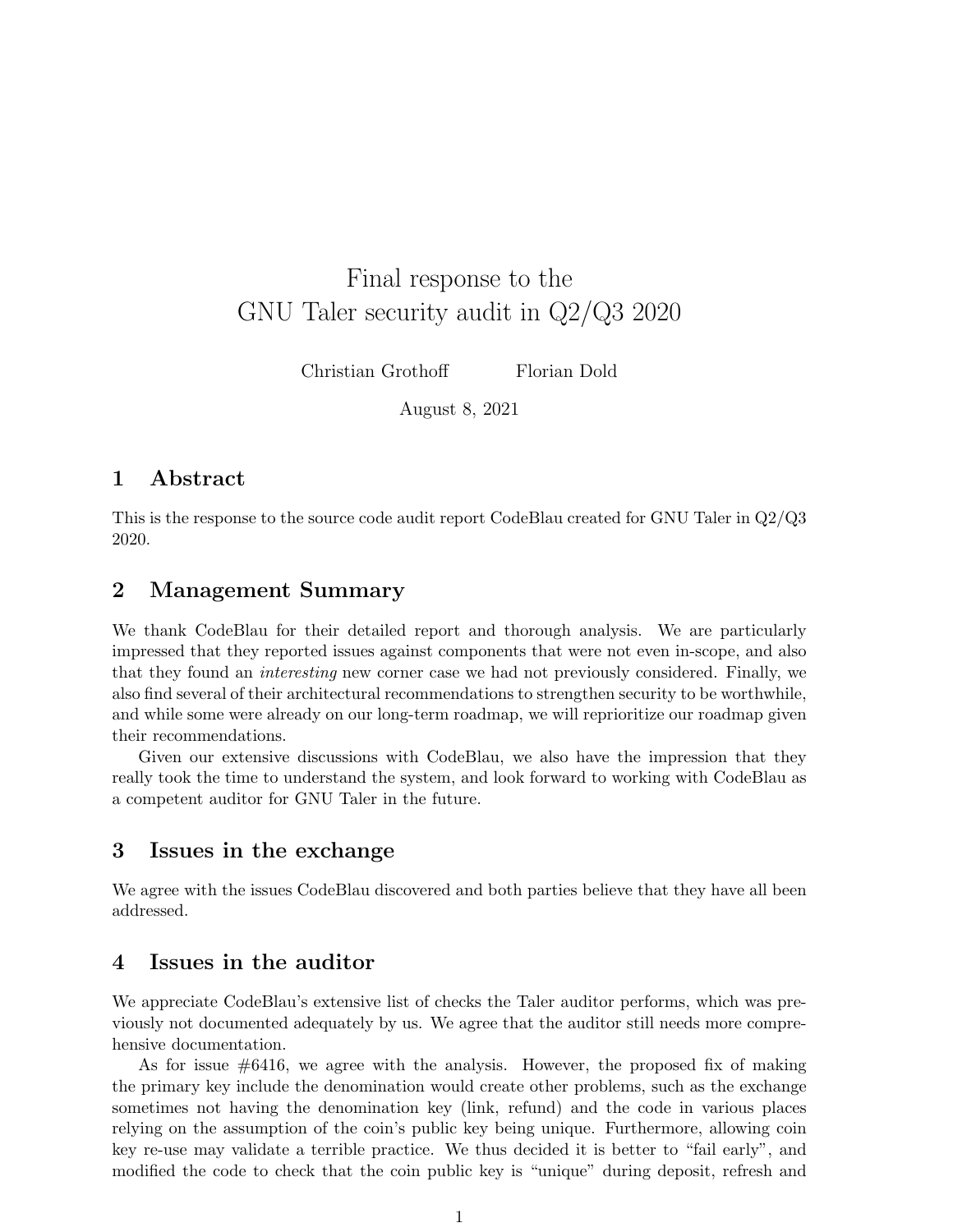### 5 ISSUES IN GNUNET 2

recoup and ensured that the exchange returns a proof of non-uniqueness in case of a violation. The test suite was extended to cover the corner case.

Update: We have now also addressed the ("soft") exchange online signing key revocation issue (#6161) reported originally by CodeBlau. The auditor now checks for key revocations before recording deposit confirmations. The impact is very minor, as this will merely prevent an adversary controlling an exchange online signing key from submitting false claims to the auditor.

# 5 Issues in GNUnet

We agree with the issues CodeBlau discovered and both parties believe that they have all been addressed.

# 6 General remarks on the code

We understand that writing the code in another programming language may make certain checks for the auditor less work to implement. However, our choice of C is based on the advantages that make it superior to contemporary languages for our use case: relatively low complexity of the language (compared to  $C_{++}$ ); availability of mature compilers, static and dynamic analysis tools; predictable performance; access to stable and battle-tested libraries; and future-proofness due to portability to older systems as well as new platforms.

We believe creating a parallel implementation in other languages would provide advantages, especially with respect to avoiding "the implementation is the specification"-style issues. However, given limited resources will not make this a priority.

We disagree that all modern software development has embraced the idea that memory errors are to be handled in ways other than terminating or restarting the process. Many programming languages (Erlang, Java) hardly offer any other means of handling out-of-memory situations than to terminate the process. We also insist that Taler *does* handle out-of-memory as it does have code that terminates the process (we do not simply ignore the return value from malloc() or other allocation functions!). We simply consider that terminating the process (which is run by a hypervisor that will restart the service) is the correct way to handle outof-memory situations. We also have limits in place that should prevent attackers from causing large amounts of memory to be consumed, and also have code to automatically preemptively restart the process to guard against memory exhaustion from memory fragmentation. Finally, a common problem with abrupt termination may be corrupted files. However, the code mostly only reads from files and limits writing to the Postgres database. Hence, there is no possibility of corrupt files being left behind even in the case of abnormal termination.

# 7 More specs and documentation code

We agree with the recommendation that the documentation should be improved, and will try to improve it along the lines recommended by CodeBlau.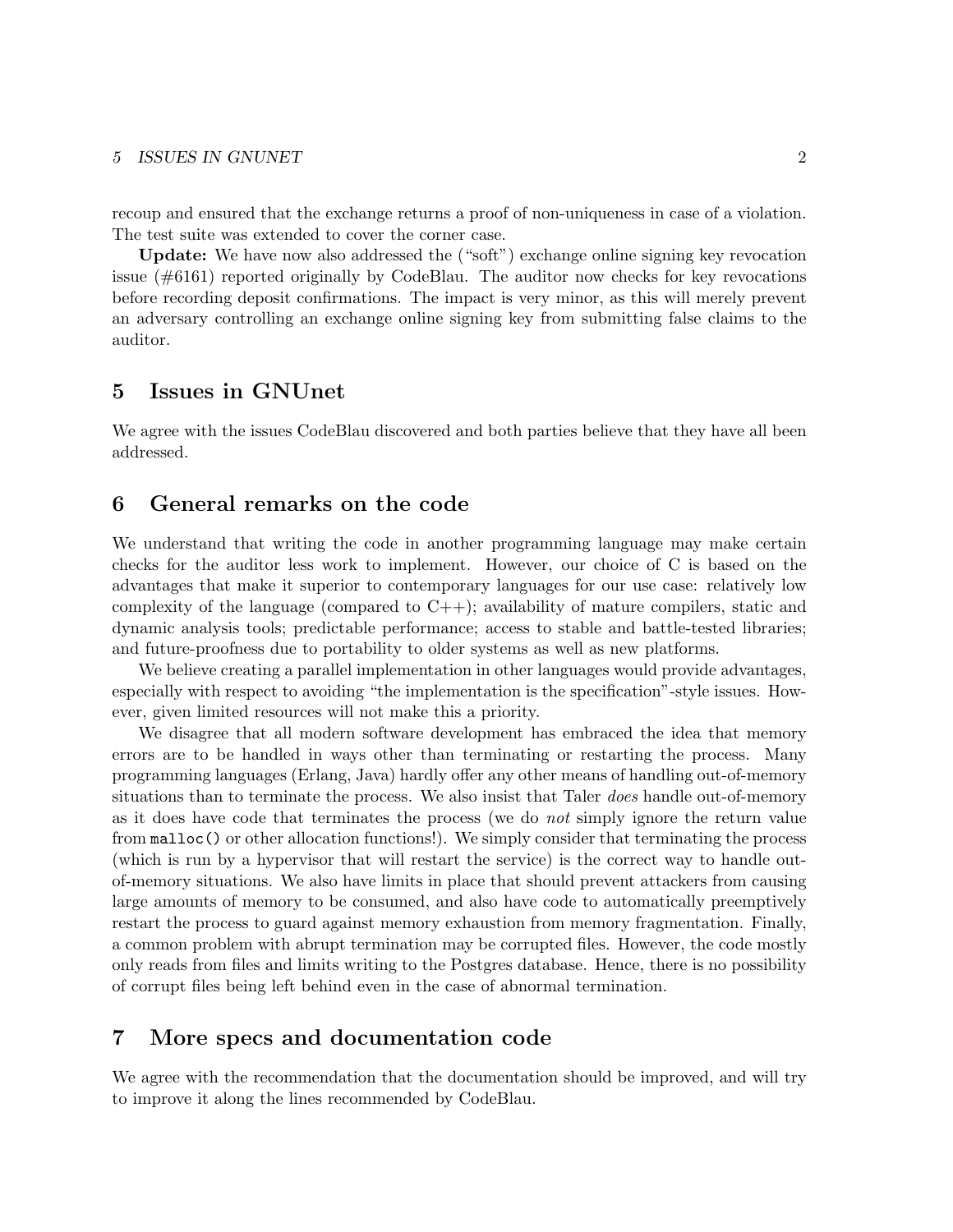# 8 Protocol change: API for uniformly distributed seeds

We agree with the suggestion, have made the necessary changes, and both parties believe that the suggestion has been implemented.

# 9 Reduce code complexity

### 9.1 Reduce global variables

While we do not disagree with the general goal to have few global variables, we also believe that there are cases where global variables make sense.

We have already tried to minimize the scope of variables. The remaining few global variables are largely "read-only" configuration data. The report does not point out specific instances that would be particularly beneficial to eliminate. As we continue to work on the code, we will of course evaluate whether the removal of a particular global variable would make the code cleaner.

Also, we want to point out that all global variables we introduce in the exchange are indicated with a prefix TEH<sub></sub> in the code, so they are easy to identify as such.

# 9.2 Callbacks, type pruning

We understand that higher order functions in C can be confusing, but this is also a common pattern to enable code re-use and asynchronous execution which is essential for network applications. We do not believe that we use callbacks excessively. Rewriting the code in another language may indeed make this part easier to understand, alas would have other disadvantages as pointed out previously.

Update: We introduced additional functions to replace variadic calls to functions that cannot be type-checked by the compiler (like libjansson's json pack()) with type-safe versions (like the new GNUNET\_JSON\_PACK()).

#### 9.3 Initializing structs with memset

Using memset() first prevents compiler (or valgrind) warnings about using uninitialized memory, possibly hiding bugs. We also do use struct initialization in many cases.

The GNUnet-wrappers are generally designed to be "safer" or "stricter" variants of the corresponding libc functions, and not merely "the same". Hence we do not believe that renaming GNUNET malloc is indicated.

The argument that memset()ing first makes the code inherently more obvious also seems fallacious, as it would commonly result in dead stores, which can confuse developers and produce false-positive warnings from static analysis tools.

## 9.4 NULL pointer handling

The problem with the "goto fail" style error handling is that it rarely results in specific error handling where diagnostics are created that are specific to the error. Using this style of programming encourages developers to create simplistic error handling, which can result in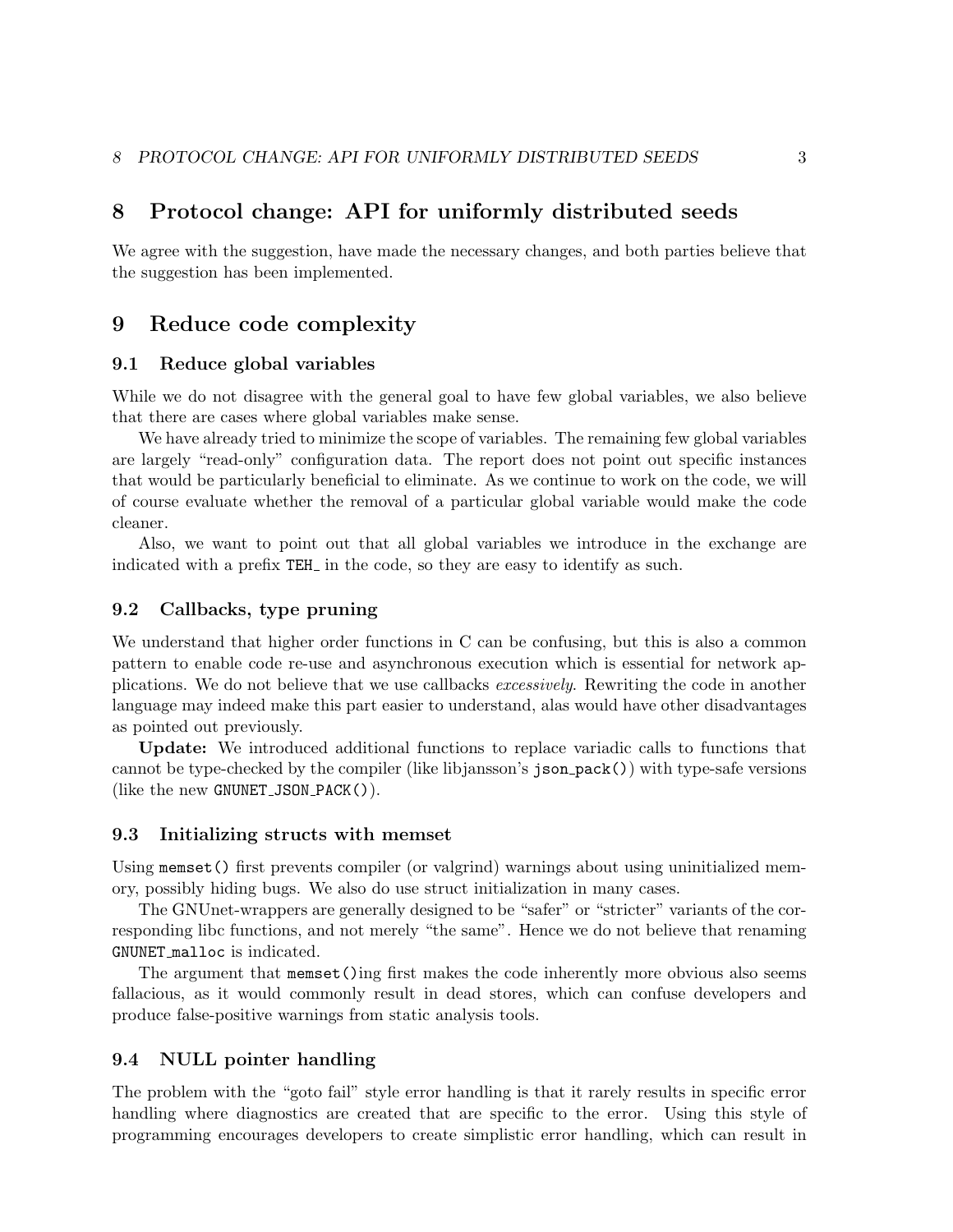### 10 STRUCTURAL RECOMMENDATION 4

inappropriate error handling logic and also makes it harder to attribute errors to the specific cause.

However, we have no prohibition on using this style of error handling either: if it is appropriate, develpers should make a case-by-case decision as to how to best handle a specific error.

We have made some first changes to how GNUNET free () works in response to the report, and will discuss further changes with the GNUnet development team.

### 9.5 Hidden security assumptions

We disagree that the assumptions stated are "hidden", as  $(1)$  the Taler code has its own checks to warrant that the requirements of the GNUNET malloc() API are satisfied (so enforcement is not limited to the abstraction layer), and (2) the maximum allocation size limit is quite clearly specified in the GNUnet documentation. Also, the GNUnet-functions are not merely an abstraction layer for portability, but they provided extended semantics that we rely upon. So it is not like it is possible to swap this layer and expect anything to continue to work.

When we use the libjansson library, it is understood that it does not use the GNUnet operations, and the code is careful about this distinction.

### 9.6 Get rid of boolean function arguments

We agree that this can make the code more readable, and have in some places already changed the code in this way.

# 10 Structural Recommendation

### 10.1 Least privilege

It is wrong to say that GNU Taler has "no work done" on privilege separation. For example, the taler-exchange-dbinit tool is the only tool that requires CREATE, ALTER and DROP rights on database tables, thus enusring that the "main" process does not need these rights.

We also already had the **taler-exchange-keyup** tool responsible for initializing keys. In response to the audit, we already changed the GNUnet API to make sure that tools do not create keys as a side-effect of trying to read non-existent key files.

Update: We have now implemented full privilege separation for access to the online cryptographic signing keys. Details about the design are documented in the section "Exchange crypto helper design" at https://docs.taler.net/ of Chapter 12.

Update: In doing so, we also added a new type of signing key, the "security module" signing key. This is used by the newly separated "security module" processes to sign the public keys that they guard the private keys for. The security module signatures are verified by the new "taler-exchange-offline" tool to ensure that even if the taler-exchange-httpd process is compromised, the offline signature tool would refuse to sign new public keys that do not originate from the security module(s). The security module public keys can be given in the configuration, or are learned TOFU-style.